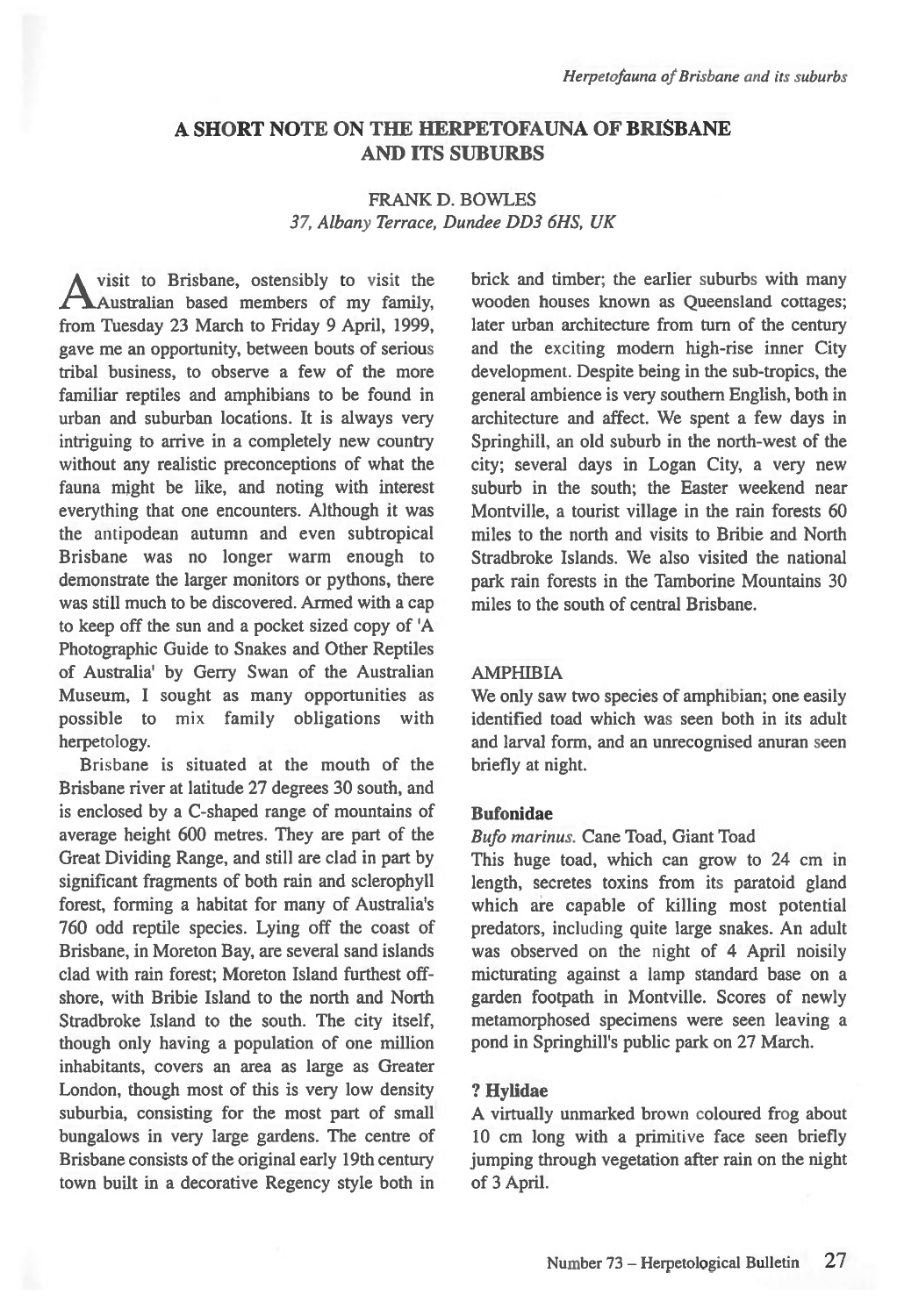## REPTILIA

## **Gekkonidae**

*? Hemidactylus frenatus.* **Three** small, pinkish brown geckos, about 10 cm long, seen at night on an illuminated motel sign in Springhill. Neither their appearance nor habitat seemed correct for any native Queensland species; We therefore wondered whether they could be imported examples of this common Asiatic animal.

# **Agamidae**

*Pogona barbata.* Eastern Bearded Dragon. A 50 cm long example of this heavy headed, spiky lizard whose throat is covered with enlarged spines was seen basking on a tree stump right at the side of a path in the Botanic gardens, in the City centre, about midday, 24 March. It made no effort to move even though it was less than a metre from my feet.

*Physignathus lesueurii.* Eastern Water Dragon. This dramatically handsome, 90 cm long animal, the largest lizard that we saw in Australia, was observed in a characteristic position basking on a fallen log bridging a fast flowing river in the Cedar Creek National Park in the Tamborine mountains, 30 miles south of Brisbane, in the early afternoon of 27 March.

*Diporiphora australis.* Eastern Two-lined Dragon. This small, approximately 17 cm long lizard was observed basking on a tree stump right in the centre of Brisbane in a children's play park by the river. A series of broad brown bars across its light grey body were divided by three yellowish-white longitudinal stripes, which gave it a very striking appearance.

*Amphibolurus muricatus.* Jacky Lizard. We saw an example of this sombre coloured, robust agamid of approximately 30 cm in length basking on some dead vegetation on the shore-line at Redlands Bay, departure point for ferries to North Stradbroke Island which is about 12 miles south-east of the city centre. It seemed quite unconcerned by our presence, and let me approach very close to photograph it.

### **Scincidae**

*Cryptoblepharus virgatus.* Cream-striped Shining Skink. A tiny 8-10 cm metallic textured lizard with a black bordered silver stripe along each side of its grey-bronze back which is very abundant on wooden garden fences, though it can be found on waste-ground right in the centre of Brisbane. Very numerous in both Logan City and Springhill.

*Ctenotus robustus.* Robust Ctenotus. We saw two of these 24-35 cm long skinks; one basking in wooden waste-ground adjacent to Logan City's public park on 24 March, the other on Bribie Island on 6 April, concealed under a thorny hedge by the beach. This lizard is distinguished by its characteristic chequered and linear pattern.

*Egernia major.* Land Mullet. This huge 60 cm long black skink gets its name from its fish-like shiny scaled body and its strange slithering movements. We saw one travelling slowly through leafy undergrowth in a shady part of the Cedar Creek National Park, in the late afternoon of 27 March.

*Eulamprus quoyii.* Eastern Water Skink. Five adults of this 30 cm. long, typical brown skink were observed basking on fallen trees by a river in a wooded creek adjacent to Logan City's public park. This is a golden olive-brown animal with scattered dark flecks and with a creamish-white stripe extending from the eye down each side of the back.

*Eulamprus tennis.* Bar-sided Forest Skink. One specimen of this 18 cm long lizard, identified by its brown, reticulated pattern was seen on a railway bank near Springhill public park on the afternoon of 8 April.

*Lampropholis delicata.* Dark-flecked Garden Sunskink. This is like both the Cream-striped Shinning Skink and the following animal, the